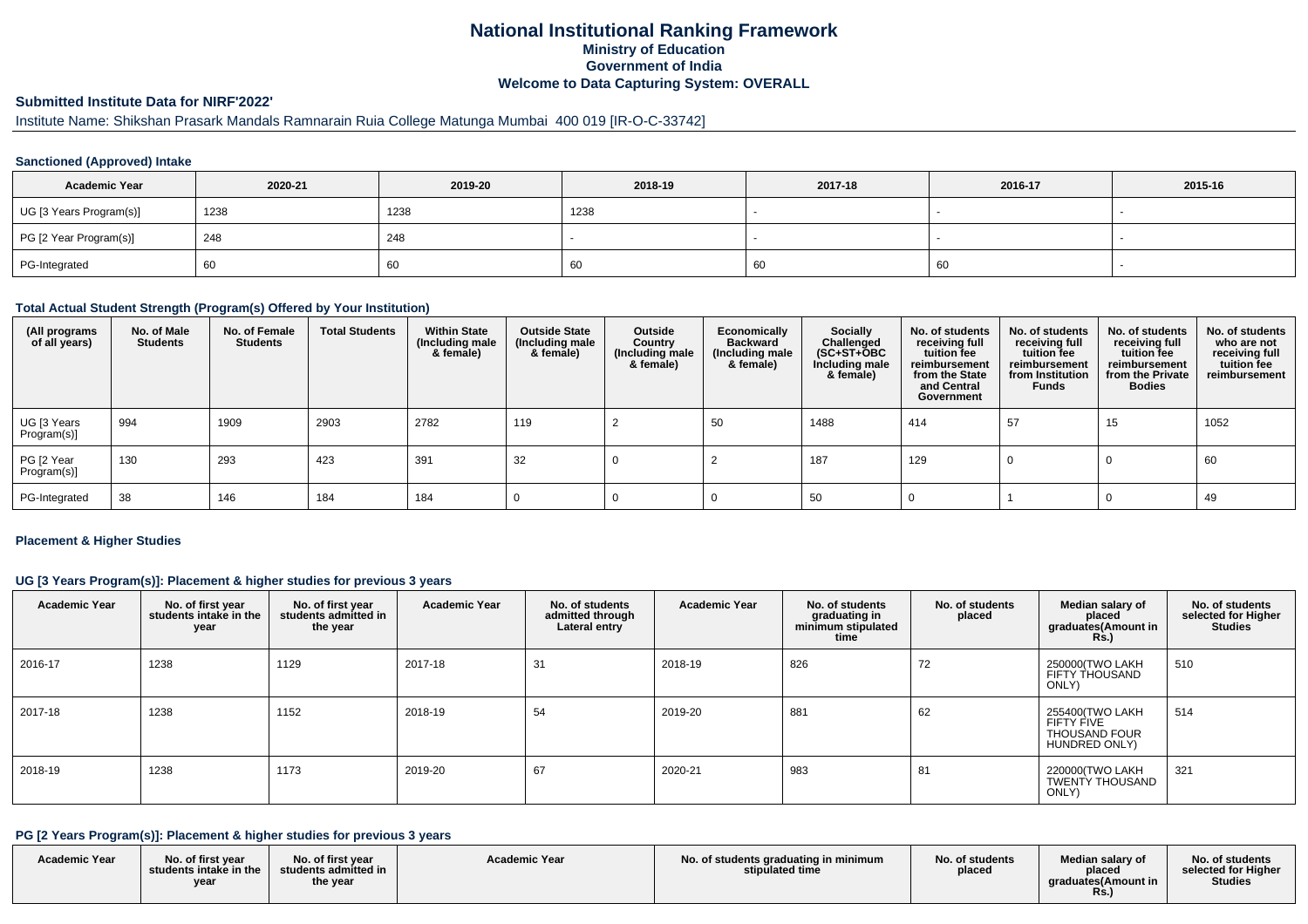| 2017-18 | 248 | 227 | 2018-19 | 188 | 87 | 300000(THREE LAKH<br>ONLY)                                                     | -14 |
|---------|-----|-----|---------|-----|----|--------------------------------------------------------------------------------|-----|
| 2018-19 | 248 | 237 | 2019-20 | 223 | 74 | 218760(TWO LAKH<br>EIGHTEEN<br>THOUSAND SEVEN<br><b>HUNDRED SIXTY</b><br>ONLY) | 26  |
| 2019-20 | 248 | 231 | 2020-21 | 214 | 95 | 250000(TWO LAKH<br>FIFTY THOUSAND<br>ONLY)                                     | 11  |

## **PG-Integrated [5 Years Program(s)]: Placement & higher studies for previous 3 years**

| <b>Academic Year</b> | No. of first year<br>students intake in the<br>year | No. of first year<br>students admitted in<br>the year | <b>Academic Year</b> | No. of students graduating in minimum<br>stipulated time | No. of students<br>placed | Median salary of<br>placed<br>graduates(Amount in<br><b>Rs.)</b>                 | No. of students<br>selected for Higher<br><b>Studies</b> |
|----------------------|-----------------------------------------------------|-------------------------------------------------------|----------------------|----------------------------------------------------------|---------------------------|----------------------------------------------------------------------------------|----------------------------------------------------------|
| 2014-15              | 60                                                  | 44                                                    | 2018-19              | 26                                                       | 15                        | 250000(TWO LAKH<br>ONLY)                                                         | 8                                                        |
| 2015-16              | 60                                                  | 40                                                    | 2019-20              | 13                                                       | 12                        | 250000(TWO LAKH<br>ONLY)                                                         |                                                          |
| 2016-17              | 60                                                  | 42                                                    | 2020-21              | 26                                                       |                           | 305832(THREE LAKH<br>FIVE THOUSAND S<br><b>EIGHT HUNDRED</b><br>THIRTY TWO ONLY) |                                                          |

## **Ph.D Student Details**

| Ph.D (Student pursuing doctoral program till 2020-21 Students admitted in the academic year 2020-21 should not be entered here.) |                                                                                                                                  |                                                            |    |  |  |  |
|----------------------------------------------------------------------------------------------------------------------------------|----------------------------------------------------------------------------------------------------------------------------------|------------------------------------------------------------|----|--|--|--|
|                                                                                                                                  | <b>Total Students</b>                                                                                                            |                                                            |    |  |  |  |
| Full Time                                                                                                                        |                                                                                                                                  | 16                                                         |    |  |  |  |
| Part Time                                                                                                                        |                                                                                                                                  | 24                                                         |    |  |  |  |
|                                                                                                                                  |                                                                                                                                  | No. of Ph.D students graduated (including Integrated Ph.D) |    |  |  |  |
| 2020-21<br>2019-20<br>2018-19                                                                                                    |                                                                                                                                  |                                                            |    |  |  |  |
| Full Time                                                                                                                        |                                                                                                                                  |                                                            |    |  |  |  |
| Part Time                                                                                                                        |                                                                                                                                  |                                                            | 14 |  |  |  |
|                                                                                                                                  | PG (Student pursuing MD/MS/DNB program till 2020-21 Students admitted in the academic year 2021 - 22 should not be entered here) |                                                            |    |  |  |  |
|                                                                                                                                  | Number of students pursuing PG (MD/MS/DNB) program                                                                               |                                                            |    |  |  |  |
| No. of students Graduating in PG (MD/MS/DNB) program                                                                             |                                                                                                                                  |                                                            |    |  |  |  |
| 2020-21                                                                                                                          | 2019-20<br>2018-19                                                                                                               |                                                            |    |  |  |  |
| 0<br>0                                                                                                                           |                                                                                                                                  |                                                            |    |  |  |  |

#### **Online Education**

| n-<br>1 urne<br><b>EXAMPLE OF STRAIGHTS CONTROL</b><br>inieren on | Y OL |
|-------------------------------------------------------------------|------|
|                                                                   |      |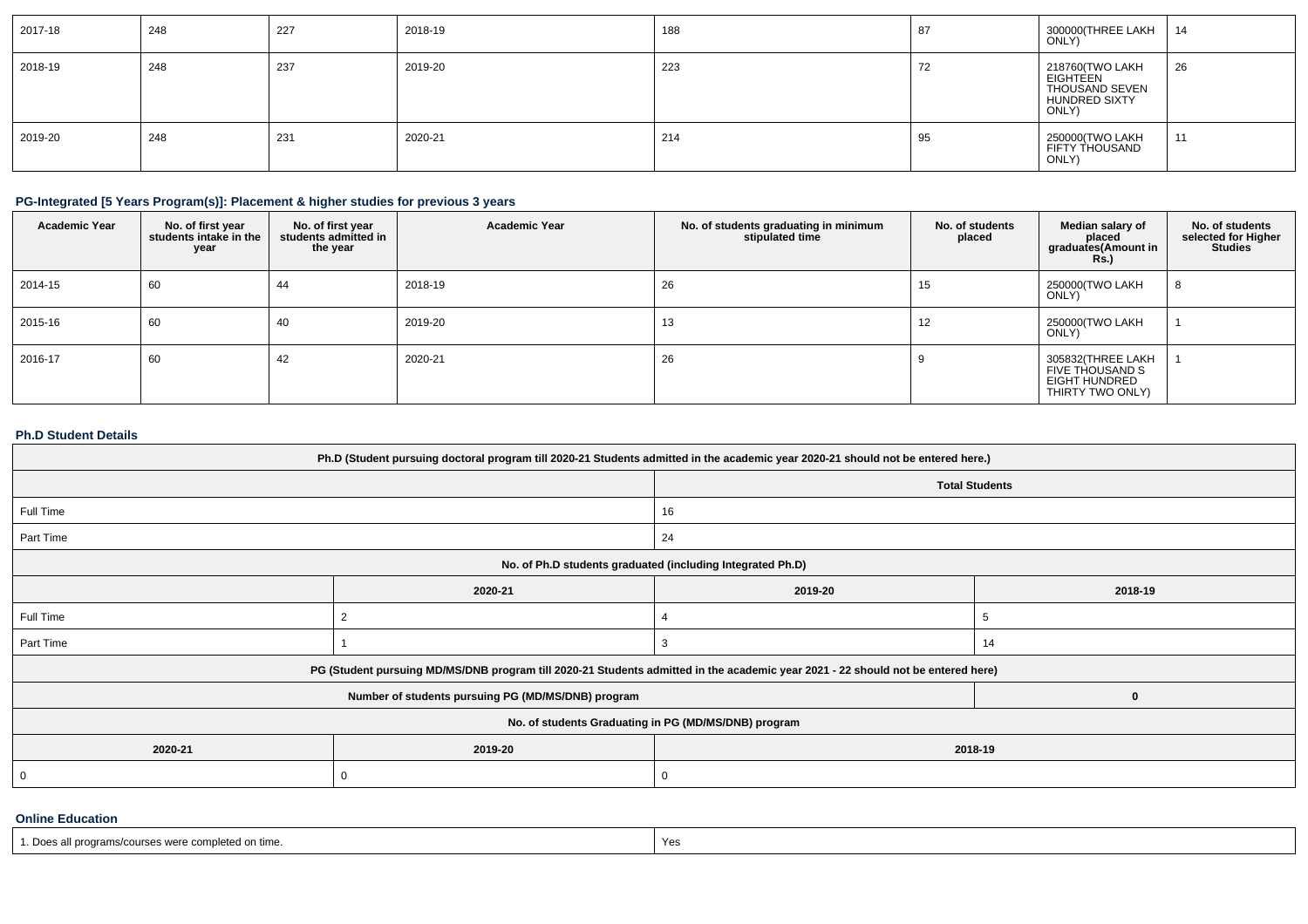| 2. Measures taken to complete the syllabus of courses and programs.                             |                                                                                       | ICT has become integral to the teaching-learning interaction. In the current scenario of the pandemic transitioning effectively to<br>digital teaching was a necessity. The Institution had been preparing itself for use of online teaching-learning as a part of the<br>blended learning mode for the past 2-3 years. Faculty members from various departments had been deputed to undergo FDPs in<br>e-content preparation and online teaching at various recognized training centres. The deputed members and a few others had<br>started hosting selected courses on the institutional Moodle platform.                                                                                                                                                                                                                                                                                                                                                |                                                |  |  |
|-------------------------------------------------------------------------------------------------|---------------------------------------------------------------------------------------|-------------------------------------------------------------------------------------------------------------------------------------------------------------------------------------------------------------------------------------------------------------------------------------------------------------------------------------------------------------------------------------------------------------------------------------------------------------------------------------------------------------------------------------------------------------------------------------------------------------------------------------------------------------------------------------------------------------------------------------------------------------------------------------------------------------------------------------------------------------------------------------------------------------------------------------------------------------|------------------------------------------------|--|--|
|                                                                                                 |                                                                                       | To gear up for online education, College conducted a week-long training programme on "Effective Digital Shikshan" right in the beginning of the year. Use of live am charts, Draw io, Mindmaster, OBS studio, OpenShot and H5P<br>workshop. Google classroom was used as LMS to conduct online lectures through Google meet and for uploading post course<br>related information like learning material, quizzes, lab submissions and assignments. Science departments used virtual labs and<br>shared online videos to conduct practicals. Microsoft Excel was also used for calculations, plotting graphs and data analysis.<br>Online drawing tools like mind maps, Canva and Infograph were used for better understanding of concepts. In addition to this<br>College also conducted 3 workshops on LMS, short term courses and a training on E-content development. Faculty members<br>completed workshops, trainings, and FDP programs on ICT tools.  |                                                |  |  |
|                                                                                                 |                                                                                       | Following approaches were taken by faculty to complete the syllabus of various courses:<br>Platforms used- LMS- Google classroom, Moodle,<br>Digital Library Techniques- Virtual subject and genre wise list and shelves of Open Access resources with links for quick access<br>were created. List of subscribed (N-LIST) & OA (NDLI, DOAJ) e-resources was displayed on the webpage.<br>Flipped learning<br>Blended learning<br>Interactive modules<br>Interactive powerpoint templates enabled with animations (Pear Deck) and simulations<br>Online evaluation & discussion forums<br>Online tests<br>Visual learning tools<br>Virtual laboratories, video of experiments, live demonstration of practical were used for the practical component<br>56 practical e- modules (You Tube videos) were prepared by 8 departments.<br>UG, PG Students were encouraged to take up courses from Swayam, NPTEL, Coursera. All PG students were especially asked |                                                |  |  |
|                                                                                                 |                                                                                       | to take up Swayam, NPTEL Courses as part of completion of their coursework.<br>The faculty members took up online debates, competitions, group discussions, review assignments with oral presentations to<br>complete the syllabus of the subject with active participation from all the students. This student-<br>International conferences for the benefit of students and brought the teaching fraternity closer to the students. Articles from<br>newspapers and magazines were used effectively to highlight contemporary issues. The departments used pedagogical<br>worksheets, analysis of situations through videos for effective teaching-learning process. These approaches prepared the<br>students to deal with ongoing technological changes in society and at the workplace.                                                                                                                                                                |                                                |  |  |
| 3. The period of delay in completion of syllabus (in months).                                   |                                                                                       | $\Omega$                                                                                                                                                                                                                                                                                                                                                                                                                                                                                                                                                                                                                                                                                                                                                                                                                                                                                                                                                    |                                                |  |  |
| 4. The period of delay in conducting exams (in months).                                         |                                                                                       | 0                                                                                                                                                                                                                                                                                                                                                                                                                                                                                                                                                                                                                                                                                                                                                                                                                                                                                                                                                           |                                                |  |  |
| <b>Portal Name</b>                                                                              | No. of students offered online courses which have credit<br>transferred to transcript | Total no, of online courses which have credit transferred<br>to the transcript                                                                                                                                                                                                                                                                                                                                                                                                                                                                                                                                                                                                                                                                                                                                                                                                                                                                              | Total no. of credits transferred to transcript |  |  |
| Swayam                                                                                          | 0                                                                                     | 0                                                                                                                                                                                                                                                                                                                                                                                                                                                                                                                                                                                                                                                                                                                                                                                                                                                                                                                                                           | 0                                              |  |  |
| 5. No. of courses developed and available online on Swayam platform by your institution faculty |                                                                                       | $\mathbf 0$                                                                                                                                                                                                                                                                                                                                                                                                                                                                                                                                                                                                                                                                                                                                                                                                                                                                                                                                                 |                                                |  |  |

# **Financial Resources: Utilised Amount for the Capital expenditure for previous 3 years**

| Academic Year                                                                                        | 2020-21                                                                     | 2019-20                                                                           | 2018-19                                                                          |  |  |  |
|------------------------------------------------------------------------------------------------------|-----------------------------------------------------------------------------|-----------------------------------------------------------------------------------|----------------------------------------------------------------------------------|--|--|--|
|                                                                                                      | <b>Utilised Amount</b>                                                      | <b>Utilised Amount</b>                                                            | <b>Utilised Amount</b>                                                           |  |  |  |
| Annual Capital Expenditure on Academic Activities and Resources (excluding expenditure on buildings) |                                                                             |                                                                                   |                                                                                  |  |  |  |
| Library                                                                                              | 436191 (Four Lakh Thirty Six Thousand One Hundred Ninety<br>One only )      | 530977 (Five Lakh Thirty Thousand Nine Hundred Seventy<br>Seven Only)             | 822947 (Eight Lakh Twenty Two Thousand Nine Hundred Forty<br>Seven Only          |  |  |  |
| New Equipment for Laboratories                                                                       | 1816165 (Eighteen Lakh Sixteen Thousand One Hundred Sixty<br>Five only)     | 12026880 (One Crore Twenty Lakh Twenty Six Thousand<br>Eight Hundred Eighty Only) | 3157381 (Thirty One Lakh Fifty Seven Thousand Three<br>Hundred Eighty One Only ) |  |  |  |
| <b>Engineering Workshops</b>                                                                         | $0$ (zero)                                                                  | 0 (Zero)                                                                          | 0 (Zero)                                                                         |  |  |  |
| Other expenditure on creation of Capital Assets (excluding<br>expenditure on Land and Building)      | 1617825 (Sixteen Lakh Seventeen Thousand Eight Hundred<br>Twenty Five only) | 1671171 (Sixteen Lakh Seventy One Thousand One Hundred<br>Seventy One only)       | 6239578 (Sixty two lakh thirty nine thousand five hundred<br>seventy eight only) |  |  |  |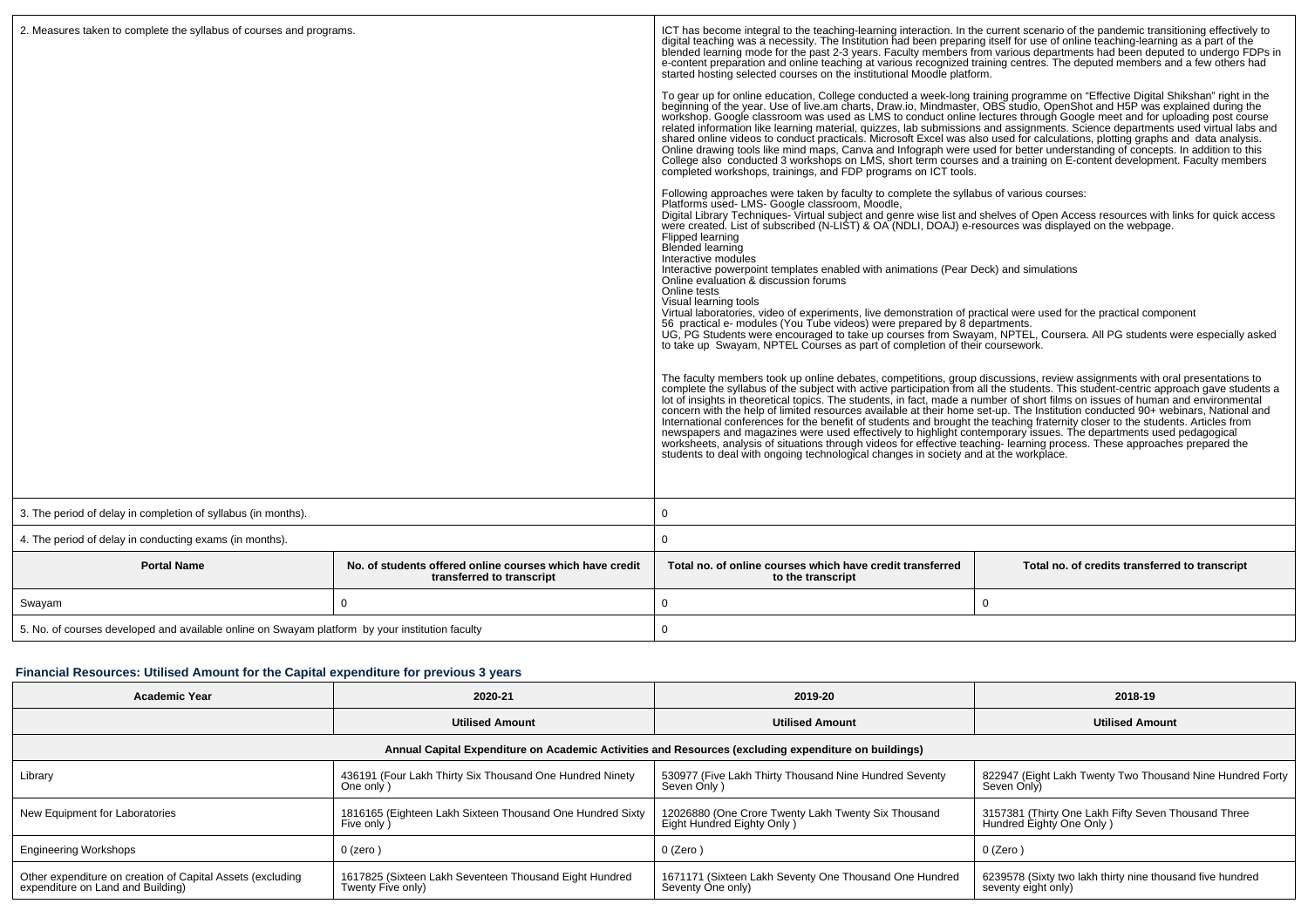#### **Financial Resources: Utilised Amount for the Operational expenditure for previous 3 years**

| <b>Academic Year</b><br>2020-21                                                                                                                                                                |                                                                                                   | 2019-20                                                                                   | 2018-19                                                                                     |
|------------------------------------------------------------------------------------------------------------------------------------------------------------------------------------------------|---------------------------------------------------------------------------------------------------|-------------------------------------------------------------------------------------------|---------------------------------------------------------------------------------------------|
|                                                                                                                                                                                                | <b>Utilised Amount</b>                                                                            | <b>Utilised Amount</b>                                                                    | <b>Utilised Amount</b>                                                                      |
|                                                                                                                                                                                                | <b>Annual Operational Expenditure</b>                                                             |                                                                                           |                                                                                             |
| Salaries (Teaching and Non Teaching staff)                                                                                                                                                     | 215759746 (Twenty One Crore Fifty Seven Lakh Fifty Nine<br>Thousand Seven Hundred Forty Six only) | 184352230 (Eighteen Crore Forty Three Lakh Fifty two<br>Thousand Two Hundred Thirty Only) | 166081951 (Sixteen Crore sixty lakh eighty one thousand nine<br>hundred fifty one only)     |
| Maintenance of Academic Infrastructure or consumables and<br>other running expenditures(excluding maintenance of hostels<br>and allied services, rent of the building, depreciation cost, etc) | 18939898 (One Crore Eighty Nine Lakh Thirty Nine Thousand<br>Eight Hundred Ninety Eight only)     | 30179239 (Three Crore One Lakh Seventy nine Thousand Two<br>Hundred Thirty nine only)     | 33168655 (Three Crores Thirty One Lakh Sixty Eight Thousand<br>Six Hundred Fifty Five only) |
| Seminars/Conferences/Workshops                                                                                                                                                                 | 1783438 (Seventeen Lakh Eighty Three Thousand Four<br>Hundred Thirty Eight only)                  | 2111707 (Twenty One Lakh Eleven Thousand Seven Hundred<br>Seven only)                     | 92014 (Ninety Two Thousand Fourteen only)                                                   |

#### **IPR**

| Calendar year            | 2020 | 2019 | 2018 |
|--------------------------|------|------|------|
| No. of Patents Published |      |      |      |
| No. of Patents Granted   |      |      |      |

#### **Sponsored Research Details**

| <b>Financial Year</b>                    | 2020-21                                            | 2019-20                                                             | 2018-19                                            |
|------------------------------------------|----------------------------------------------------|---------------------------------------------------------------------|----------------------------------------------------|
| Total no. of Sponsored Projects          |                                                    | 10                                                                  |                                                    |
| Total no. of Funding Agencies            |                                                    |                                                                     |                                                    |
| Total Amount Received (Amount in Rupees) | 24000263                                           | 7083293                                                             | 3163013                                            |
| Amount Received in Words                 | Two Crores Forty Lakh Two Hundred Sixty Three only | Seventy Lakh Eighty three thousand two hundred ninety three<br>only | Thirty one lakh sixty three thousand thirteen only |

### **Consultancy Project Details**

| <b>Financial Year</b>                    | 2020-21                                                           | 2019-20                                                                  | 2018-19                                                 |
|------------------------------------------|-------------------------------------------------------------------|--------------------------------------------------------------------------|---------------------------------------------------------|
| Total no. of Consultancy Projects        | 66                                                                | 44                                                                       | 18                                                      |
| Total no. of Client Organizations        | 20                                                                |                                                                          |                                                         |
| Total Amount Received (Amount in Rupees) | 2761570                                                           | 20567742                                                                 | 14900535                                                |
| Amount Received in Words                 | Twenty Seven Lakh Sixty One Thousand Five Hundred<br>Seventy Only | Two Crore five lakh sixty seven thousand seven hundred forty<br>two only | One Crore Forty nine lakh five hundred thirty five only |

## **Executive Development Program/Management Development Programs**

| <b>Financial Year</b>                                                           | 2020-21 | 2019-20 | 2018-19 |
|---------------------------------------------------------------------------------|---------|---------|---------|
| Total no. of Executive Development Programs/ Management<br>Development Programs |         |         |         |
| Total no. of Participants                                                       | 172     | 168     |         |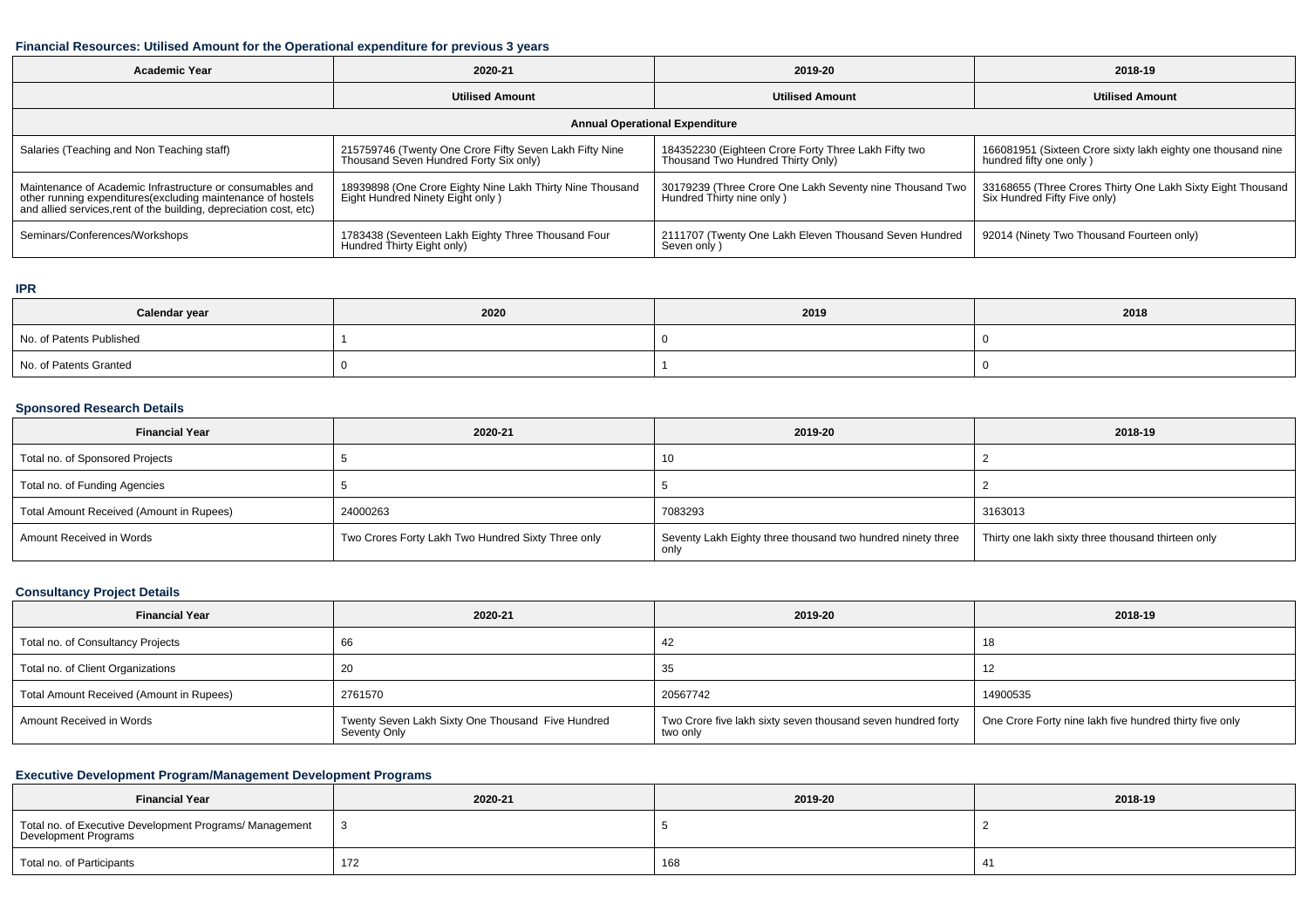| Total Annual Earnings (Amount in Rupees)(Excluding Lodging<br>& Boarding Charges) |      |      |      |
|-----------------------------------------------------------------------------------|------|------|------|
| Total Annual Earnings in Words                                                    | zero | zerc | zero |

#### **PCS Facilities: Facilities of physically challenged students**

| 1. Do your institution buildings have Lifts/Ramps?                                                                                                         | Yes, more than 80% of the buildings |
|------------------------------------------------------------------------------------------------------------------------------------------------------------|-------------------------------------|
| 2. Do your institution have provision for walking aids, including wheelchairs and transportation from one building to another for<br>handicapped students? | Yes                                 |
| 3. Do your institution buildings have specially designed toilets for handicapped students?                                                                 | Yes, more than 80% of the buildings |

## **Accreditation**

#### **NBA Accreditation**

| institute have a valid NBA Accreditation?<br><b>NO</b><br>1. Does your in. |
|----------------------------------------------------------------------------|
|----------------------------------------------------------------------------|

#### **NAAC Accreditation**

| 1. Does your institute have a valid NAAC Accreditation? |            | <b>YES</b> |             |
|---------------------------------------------------------|------------|------------|-------------|
| Valid from                                              |            | Valid upto | <b>CGPA</b> |
| 30-10-2017                                              | 29-10-2024 |            | 3.70        |

#### **Faculty Details**

| Srno           | <b>Name</b>               | Age | Designation                | Gender | Qualification | <b>Experience (In</b><br>Months) | <b>Currently working</b><br>with institution? | <b>Joining Date</b> | <b>Leaving Date</b>      | <b>Association type</b> |
|----------------|---------------------------|-----|----------------------------|--------|---------------|----------------------------------|-----------------------------------------------|---------------------|--------------------------|-------------------------|
|                | Atish Nikam               | 36  | <b>Assistant Professor</b> | Male   | M.A           | 23                               | Yes                                           | 26-08-2019          | $-$                      | Regular                 |
| 2              | Pandurang<br>Mahalinge    | 49  | <b>Assistant Professor</b> | Male   | Ph.D          | 272                              | Yes                                           | 05-03-1999          | $-$                      | Regular                 |
| 3              | Subhash Vanmali           | 57  | Associate Professor        | Male   | Ph.D          | 397                              | Yes                                           | 20-06-1988          | $\overline{\phantom{a}}$ | Regular                 |
| 4              | Sufiyan Ejaz Khan         | 26  | <b>Assistant Professor</b> | Male   | M.Sc.         | 24                               | Yes                                           | 01-07-2019          | $-$                      | Regular                 |
| 5              | Aakifa Amin Ansari        | 25  | <b>Assistant Professor</b> | Female | M.Sc.         | 23                               | Yes                                           | 01-07-2019          | $\sim$                   | Regular                 |
| 6              | Aarya Tawde               | 40  | <b>Assistant Professor</b> | Female | M.Sc.         | 216                              | Yes                                           | 06-06-2003          | $-$                      | Regular                 |
| $\overline{7}$ | Abhijeet Uday Gole        | 37  | <b>Assistant Professor</b> | Male   | M.Sc.         | 132                              | Yes                                           | 07-06-2010          | $\sim$                   | Regular                 |
| 8              | Aditi Abhyankar           | 54  | Associate Professor        | Female | Ph.D          | 382                              | Yes                                           | 14-09-1989          | $\sim$                   | Regular                 |
| 9              | Aditi Umesh<br>Patwardhan | 31  | <b>Assistant Professor</b> | Female | M.Sc.         | 94                               | Yes                                           | 13-08-2013          | $\sim$                   | Regular                 |
| 10             | Amrita Gokhale            | 39  | <b>Assistant Professor</b> | Female | M.A           | 68                               | Yes                                           | 01-04-2016          | $\overline{\phantom{a}}$ | Regular                 |
| 11             | Anjali Lade               | 53  | <b>Assistant Professor</b> | Female | M.Sc.         | 324                              | Yes                                           | 07-07-1994          | $\sim$                   | Regular                 |
| 12             | Anjali Mali               | 29  | <b>Assistant Professor</b> | Female | M.Sc.         | 91                               | Yes                                           | 05-08-2019          | $-$                      | Regular                 |
| 13             | Anjor Deepak<br>Deshpande | 28  | <b>Assistant Professor</b> | Female | <b>NET</b>    | 54                               | Yes                                           | 07-06-2016          | $\sim$                   | Regular                 |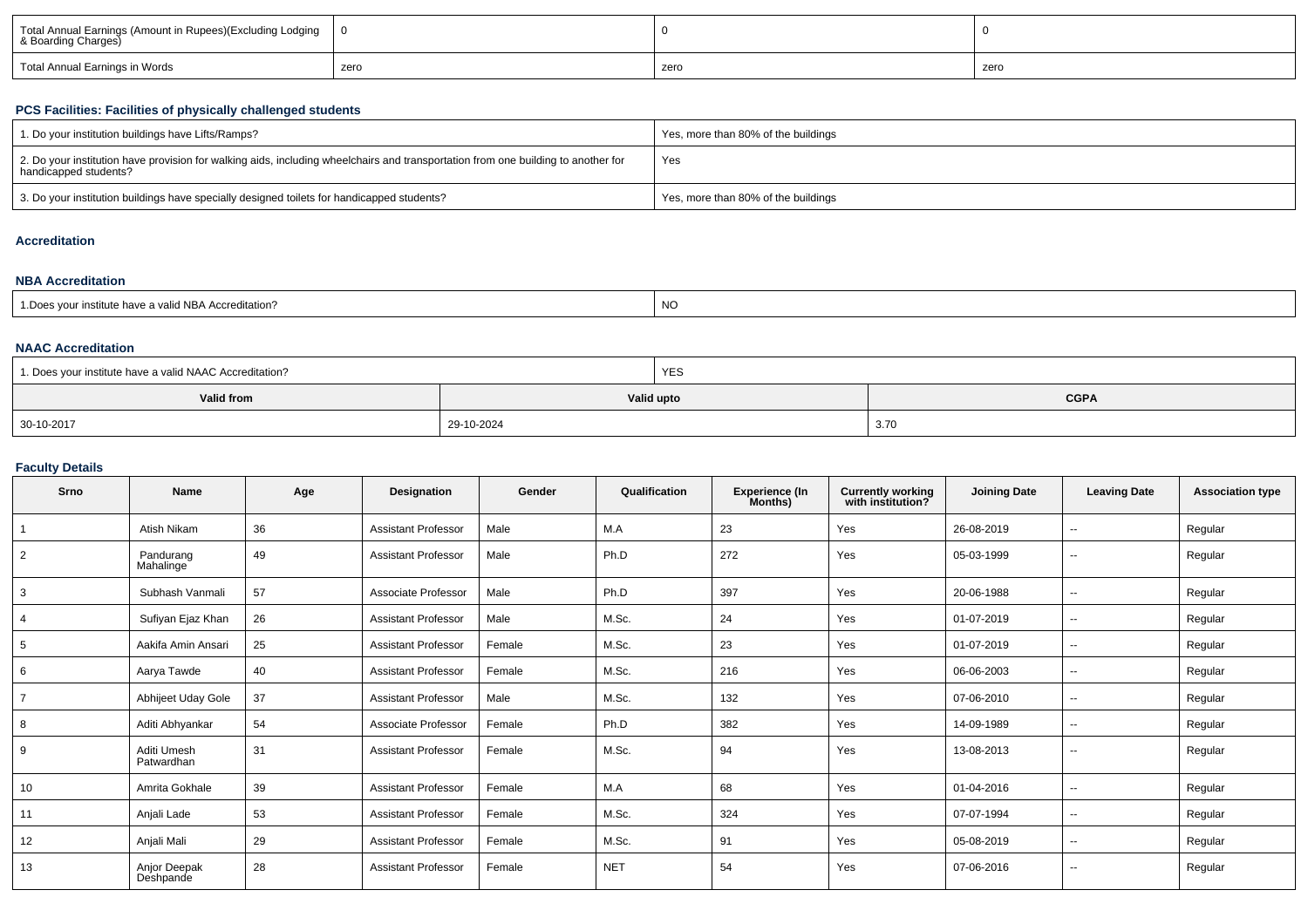| 14 | Antara<br>Vaidyanathan      | 25 | <b>Assistant Professor</b>                          | Female | M.Sc.                       | 39  | Yes | 08-09-2018 | $\overline{\phantom{a}}$ | Regular             |
|----|-----------------------------|----|-----------------------------------------------------|--------|-----------------------------|-----|-----|------------|--------------------------|---------------------|
| 15 | <b>ANUJA PATIL</b>          | 23 | <b>Assistant Professor</b>                          | Female | M.Sc.                       | 10  | Yes | 01-01-2021 | $\overline{\phantom{a}}$ | Adhoc / Contractual |
| 16 | ANUSHKA JOSHI               | 27 | <b>Assistant Professor</b>                          | Female | M.Sc.                       | 60  | Yes | 01-07-2016 | $\sim$                   | Regular             |
| 17 | Anushree Lokur              | 58 | Dean / Principal /<br>Director / Vice<br>Chancellor | Female | Ph.D                        | 421 | Yes | 25-07-1983 | $\overline{\phantom{a}}$ | Regular             |
| 18 | Aravind Laxman<br>Gajengi   | 36 | <b>Assistant Professor</b>                          | Male   | Ph.D                        | 23  | Yes | 26-08-2019 | $\overline{\phantom{a}}$ | Regular             |
| 19 | Arjun Kharat                | 43 | <b>Assistant Professor</b>                          | Male   | Ph.D                        | 164 | Yes | 20-11-2007 | $\sim$                   | Regular             |
| 20 | Aruna Shrinivas<br>Ganu     | 53 | <b>Assistant Professor</b>                          | Female | M.Sc.                       | 150 | Yes | 02-06-2008 | $\overline{\phantom{a}}$ | Regular             |
| 21 | Asha Uday Kamat             | 59 | <b>Assistant Professor</b>                          | Female | M.A                         | 96  | No  | 01-06-2007 | 30-04-2021               | Regular             |
| 22 | Ashlesha Ashok<br>Ragnekar  | 41 | <b>Assistant Professor</b>                          | Female | MJ: Master of<br>Journalism | 120 | Yes | 20-01-2011 | $\overline{\phantom{a}}$ | Regular             |
| 23 | Ashwini Deshpande           | 49 | <b>Assistant Professor</b>                          | Female | Ph.D                        | 132 | Yes | 27-10-2010 | $\overline{\phantom{a}}$ | Regular             |
| 24 | Atmaram Mapari              | 45 | <b>Assistant Professor</b>                          | Male   | Ph.D                        | 216 | Yes | 11-07-2003 | $\sim$                   | Regular             |
| 25 | Avanti Lele                 | 23 | Lecturer                                            | Female | M.A                         | 12  | Yes | 12-10-2020 | $\overline{\phantom{a}}$ | Adhoc / Contractual |
| 26 | Avinash Pardhi              | 32 | <b>Assistant Professor</b>                          | Male   | M.Sc.                       | 25  | Yes | 26-08-2019 | $\overline{\phantom{a}}$ | Regular             |
| 27 | <b>Bhakti Sapkal</b>        | 25 | <b>Assistant Professor</b>                          | Female | M.Sc.                       | 24  | Yes | 01-07-2019 | $\sim$                   | Regular             |
| 28 | Bhavana Narula              | 52 | Associate Professor                                 | Female | Ph.D                        | 336 | Yes | 24-07-1993 | $\overline{\phantom{a}}$ | Regular             |
| 29 | Bhupendra Madhavi           | 40 | <b>Assistant Professor</b>                          | Male   | M.Sc.                       | 164 | Yes | 19-11-2007 | $\overline{\phantom{a}}$ | Regular             |
| 30 | <b>Bhupesh Mude</b>         | 44 | <b>Assistant Professor</b>                          | Male   | M.Sc.                       | 180 | Yes | 29-07-2006 | $\sim$                   | Regular             |
| 31 | Chanda Maurya               | 31 | <b>Assistant Professor</b>                          | Female | Ph.D                        | 34  | No  | 01-02-2018 | 30-04-2020               | Regular             |
| 32 | Chinmayi Amar<br>Khavnekar  | 27 | <b>Assistant Professor</b>                          | Female | M.A                         | 23  | Yes | 09-09-2019 | $\overline{\phantom{a}}$ | Regular             |
| 33 | Chouhan Virendra<br>Rajdhar | 29 | <b>Assistant Professor</b>                          | Male   | M.A                         | 23  | Yes | 26-08-2019 | $\overline{\phantom{a}}$ | Regular             |
| 34 | Devayani Ganpule            | 59 | Associate Professor                                 | Female | Ph.D                        | 323 | Yes | 01-08-1994 | $\overline{\phantom{a}}$ | Regular             |
| 35 | Dhanashree Joshi            | 29 | <b>Assistant Professor</b>                          | Female | M.Sc.                       | 55  | Yes | 01-07-2017 | $\overline{\phantom{a}}$ | Regular             |
| 36 | Dipak Laxman<br>Dhangada    | 30 | <b>Assistant Professor</b>                          | Male   | M.Sc.                       | 23  | Yes | 26-08-2019 | $\overline{\phantom{a}}$ | Regular             |
| 37 | Dnyaneshwar Kisan<br>Kulal  | 35 | <b>Assistant Professor</b>                          | Male   | Ph.D                        | 23  | Yes | 26-08-2019 | $\overline{\phantom{a}}$ | Regular             |
| 38 | Durga Patkar                | 46 | <b>Assistant Professor</b>                          | Female | Ph.D                        | 129 | Yes | 27-10-2010 | Ξ.                       | Regular             |
| 39 | Edith Juni                  | 38 | <b>Assistant Professor</b>                          | Female | M.Sc.                       | 164 | Yes | 01-08-2007 | ۰.                       | Regular             |
| 40 | Gajbhiye Nilima             | 47 | Associate Professor                                 | Female | Ph.D                        | 228 | Yes | 10-01-2003 | $\overline{\phantom{a}}$ | Regular             |
| 41 | Gargi Prabhakar<br>Rane     | 34 | <b>Assistant Professor</b>                          | Female | Ph.D                        | 23  | Yes | 26-08-2019 | $\overline{\phantom{a}}$ | Regular             |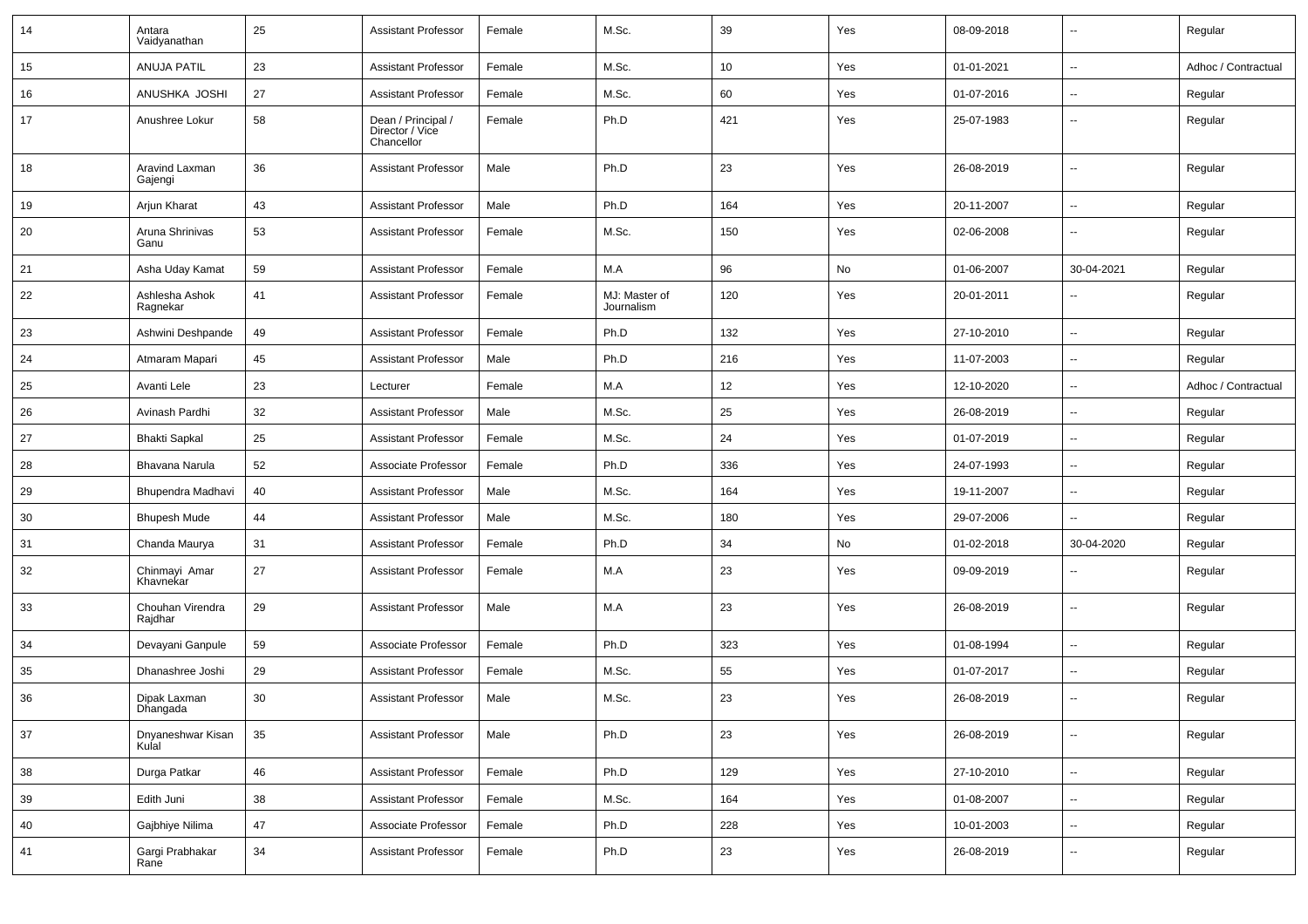| 42 | Gauri Ravindra<br>Risbud               | 26     | <b>Assistant Professor</b> | Female | M.Sc. | 31         | Yes | 02-07-2018 | --                       | Regular             |
|----|----------------------------------------|--------|----------------------------|--------|-------|------------|-----|------------|--------------------------|---------------------|
| 43 | Grishma Prakash<br>Shetty              | 30     | <b>Assistant Professor</b> | Female | M.Sc. | 32         | Yes | 01-08-2018 | $\sim$                   | Regular             |
| 44 | Himani Chaukar                         | 39     | <b>Assistant Professor</b> | Female | Ph.D  | 168        | Yes | 19-11-2007 | $\sim$                   | Regular             |
| 45 | <b>Jessy Pius</b>                      | 57     | Professor                  | Female | Ph.D  | 336        | Yes | 22-11-1993 | --                       | Regular             |
| 46 | Jyoti Patwardhan                       | 60     | Associate Professor        | Female | Ph.D  | 348        | No  | 22-07-1992 | 31-08-2020               | Regular             |
| 47 | Jyoti Waghmare                         | 38     | <b>Assistant Professor</b> | Female | M.A   | 144        | Yes | 04-12-2009 |                          | Regular             |
| 48 | Kamini Donde                           | 44     | Professor                  | Female | Ph.D  | 204        | Yes | 11-08-2004 | --                       | Regular             |
| 49 | Kanchan Chitnis                        | 47     | <b>Assistant Professor</b> | Female | Ph.D  | 134        | Yes | 04-12-2009 | $\sim$                   | Regular             |
| 50 | Kiran Babulal<br>Prajapati             | 28     | <b>Assistant Professor</b> | Female | M.Sc. | 44         | Yes | 08-08-2017 | $\overline{\phantom{a}}$ | Regular             |
| 51 | Koustubh Dattatraya<br>Joshi           | 33     | <b>Assistant Professor</b> | Female | M.A   | 84         | Yes | 01-11-2014 | $\sim$                   | Regular             |
| 52 | Kruti Girish Dave                      | 35     | <b>Assistant Professor</b> | Female | Ph.D  | 43         | Yes | 01-07-2017 | $\overline{\phantom{a}}$ | Regular             |
| 53 | Leena Kedare                           | 49     | Associate Professor        | Female | Ph.D  | 262        | Yes | 21-09-1999 | --                       | Regular             |
| 54 | Louiza Rodrigues                       | 58     | Professor                  | Female | Ph.D  | 397        | Yes | 29-08-1988 | Ξ.                       | Regular             |
| 55 | Madhavi Badole                         | 47     | <b>Assistant Professor</b> | Female | Ph.D  | 180        | Yes | 03-05-2006 | $\overline{\phantom{a}}$ | Regular             |
| 56 | Madhura Dhavale                        | 34     | <b>Assistant Professor</b> | Female | M.Sc. | 30         | Yes | 12-06-2018 | --                       | Regular             |
| 57 | Mahavir Bhimrao<br>Advaiya             | 41     | <b>Assistant Professor</b> | Male   | M.Sc. | 138        | Yes | 10-06-2009 | $\sim$                   | Regular             |
| 58 | Mandar Prakash<br>Mhatre               | 36     | <b>Assistant Professor</b> | Male   | Ph.D  | 56         | Yes | 01-04-2016 | $\overline{\phantom{a}}$ | Regular             |
| 59 | Manish Hate                            | 51     | Professor                  | Male   | Ph.D  | 300        | Yes | 07-08-1996 | $\sim$                   | Regular             |
| 60 | Manjusha Nikale                        | 53     | <b>Assistant Professor</b> | Female | Ph.D  | 324        | Yes | 01-07-1994 | $\overline{\phantom{a}}$ | Regular             |
| 61 | Mayuri Rege                            | 37     | <b>Assistant Professor</b> | Female | Ph.D  | 48         | Yes | 08-09-2017 | $\overline{\phantom{a}}$ | Other               |
| 62 | Mohmad Vasim<br>Kasim Hanifa Sheikh    | 34     | <b>Assistant Professor</b> | Male   | Ph.D  | 23         | Yes | 26-08-2019 | $\overline{a}$           | Regular             |
| 63 | Mohsina Mukadam                        | 59     | Associate Professor        | Female | Ph.D  | 408        | Yes | 15-07-1987 | Ξ.                       | Regular             |
| 64 | <b>Momin Shakir</b><br>Mohammad Shahid | 39     | <b>Assistant Professor</b> | Male   | Ph.D  | 22         | Yes | 24-09-2019 | --                       | Regular             |
| 65 | Monali Thorat                          | 29     | <b>Assistant Professor</b> | Female | M.Sc. | ${\bf 24}$ | Yes | 26-08-2019 | $\ddotsc$                | Regular             |
| 66 | Ms Pakzhan<br>Homiyar Fitter           | $27\,$ | Lecturer                   | Female | M.A   | 52         | Yes | 17-08-2020 | --                       | Adhoc / Contractual |
| 67 | Namrata Bajarang<br>Jagtap             | $40\,$ | <b>Assistant Professor</b> | Female | Ph.D  | 23         | Yes | 26-08-2019 | $\overline{\phantom{a}}$ | Regular             |
| 68 | Nana Pradhan                           | 53     | Professor                  | Male   | Ph.D  | 264        | Yes | 05-07-1999 | $\overline{\phantom{a}}$ | Regular             |
| 69 | Nandini Girish                         | 33     | <b>Assistant Professor</b> | Female | M.Sc. | 84         | Yes | 10-08-2011 | $\overline{\phantom{a}}$ | Regular             |
| 70 | Neha Narendra Ahir                     | 29     | <b>Assistant Professor</b> | Female | M.Sc. | 56         | Yes | 01-08-2016 | $\sim$                   | Regular             |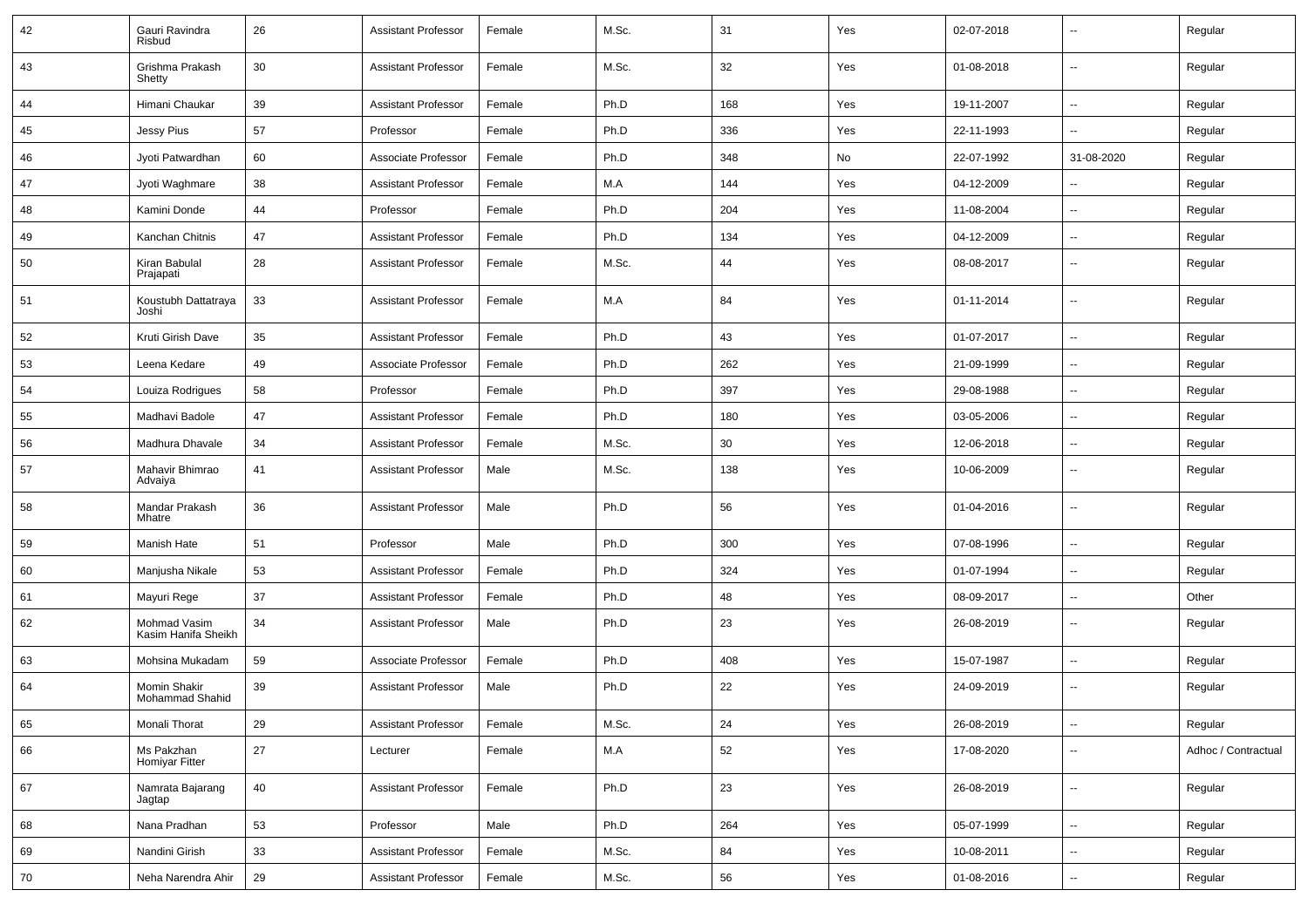| 71 | Niranjan Nitin<br>Sanzagiri      | 30 | <b>Assistant Professor</b> | Male   | M.Sc.      | 64  | Yes | 08-08-2016 | $\sim$                   | Regular |
|----|----------------------------------|----|----------------------------|--------|------------|-----|-----|------------|--------------------------|---------|
| 72 | Niranjan Sahebrao<br>Chavan      | 29 | <b>Assistant Professor</b> | Male   | M.Sc.      | 21  | Yes | 01-10-2019 | $\sim$                   | Regular |
| 73 | Nitin Kashinath<br>Ladavi        | 31 | <b>Assistant Professor</b> | Male   | M.Sc.      | 22  | Yes | 16-09-2019 | $\sim$                   | Regular |
| 74 | Nitin Kumar Potdar               | 44 | <b>Assistant Professor</b> | Male   | M.Sc.      | 216 | Yes | 02-01-2004 | $\sim$                   | Regular |
| 75 | Niyati Satish<br>Khambete        | 32 | <b>Assistant Professor</b> | Female | M.Sc.      | 66  | Yes | 22-06-2015 | --                       | Regular |
| 76 | Onkar Arun<br>Ramdasi            | 29 | <b>Assistant Professor</b> | Male   | M.Sc.      | 23  | Yes | 26-08-2019 | $\overline{a}$           | Regular |
| 77 | Pooja Pandurang<br>Rasam         | 30 | <b>Assistant Professor</b> | Female | M.Sc.      | 56  | Yes | 01-08-2016 | $\overline{\phantom{a}}$ | Regular |
| 78 | Pradeep Waghmare                 | 41 | <b>Assistant Professor</b> | Male   | Ph.D       | 156 | Yes | 01-08-2008 | Щ,                       | Regular |
| 79 | Pramada Jayant<br>Karnik         | 29 | <b>Assistant Professor</b> | Female | M.Sc.      | 96  | Yes | 15-12-2014 | $\overline{\phantom{a}}$ | Regular |
| 80 | Prashant Mahadev<br>Masali       | 41 | <b>Assistant Professor</b> | Male   | Ph.D       | 215 | Yes | 07-11-2003 | $\overline{\phantom{a}}$ | Regular |
| 81 | Pratap Patil                     | 57 | Associate Professor        | Male   | Ph.D       | 276 | Yes | 13-11-1998 | --                       | Regular |
| 82 | Pravin Chandra Bist              | 47 | <b>Assistant Professor</b> | Male   | Ph.D       | 127 | Yes | 06-12-2010 | $\overline{a}$           | Regular |
| 83 | Priyanka Arvind<br>Desai         | 31 | <b>Assistant Professor</b> | Female | M.A        | 73  | Yes | 03-11-2014 | $\overline{\phantom{a}}$ | Regular |
| 84 | Priyanka Dinanath<br>Koli        | 29 | <b>Assistant Professor</b> | Female | M.Sc.      | 48  | Yes | 05-06-2017 | $\overline{\phantom{a}}$ | Regular |
| 85 | Priyanka Umakant<br>Vaddepalli   | 28 | <b>Assistant Professor</b> | Female | M.Sc.      | 31  | Yes | 02-07-2018 | $\overline{\phantom{a}}$ | Regular |
| 86 | Rajendra Rathi                   | 57 | <b>Assistant Professor</b> | Male   | Ph.D       | 360 | Yes | 01-10-1991 | $\overline{\phantom{a}}$ | Regular |
| 87 | Rajeshwar Andhale                | 52 | Associate Professor        | Male   | Ph.D       | 273 | Yes | 31-10-1998 | $\sim$                   | Regular |
| 88 | Ranjitsing Babasing<br>Bayas     | 29 | <b>Assistant Professor</b> | Male   | M.Sc.      | 23  | Yes | 28-08-2019 | $\sim$                   | Regular |
| 89 | Rasika Mundhe                    | 36 | <b>Assistant Professor</b> | Female | M.Sc.      | 160 | Yes | 01-08-2007 | $\sim$                   | Regular |
| 90 | Sachin Bhaskar<br>Palekar        | 36 | <b>Assistant Professor</b> | Male   | Ph.D       | 151 | Yes | 16-07-2008 | $\overline{\phantom{a}}$ | Regular |
| 91 | Sachin Rajgopalan                | 28 | <b>Assistant Professor</b> | Male   | <b>NET</b> | 55  | Yes | 01-07-2016 | --                       | Regular |
| 92 | Saee Joshi                       | 33 | <b>Assistant Professor</b> | Female | M.Sc.      | 42  | Yes | 05-06-2017 | $\sim$                   | Regular |
| 93 | saleemuddin<br>Qamruddin Panwale | 26 | <b>Assistant Professor</b> | Male   | M.Sc.      | 22  | Yes | 09-09-2019 | $\sim$                   | Regular |
| 94 | Sana Mohd Salim<br>Shaikh        | 26 | <b>Assistant Professor</b> | Female | M.Sc.      | 37  | Yes | 09-11-2017 | $\sim$                   | Regular |
| 95 | Sanchita Chaudhuri               | 52 | <b>Assistant Professor</b> | Female | Ph.D       | 56  | Yes | 06-06-2016 | $\sim$                   | Regular |
| 96 | Sandesh Satish<br>Samant         | 28 | <b>Assistant Professor</b> | Male   | M.A        | 42  | Yes | 05-06-2017 | Ξ.                       | Regular |
| 97 | Sanjeevani Gharge                | 56 | Associate Professor        | Female | Ph.D       | 384 | Yes | 12-07-1989 | $\bar{\phantom{a}}$      | Regular |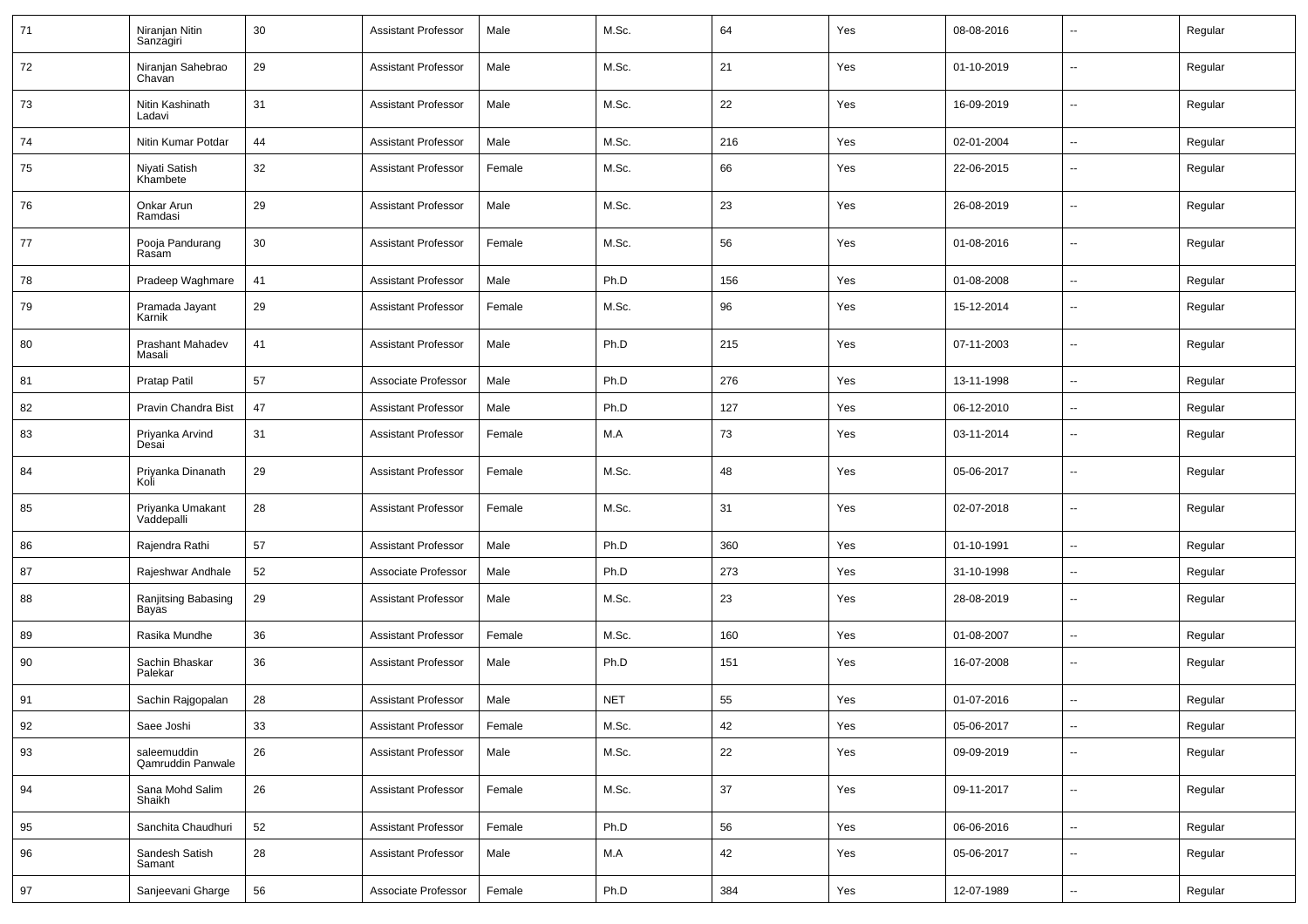| 98  | Sasikumar<br>Narayanan Menon    | 60 | Associate Professor        | Male   | Ph.D       | 52  | Yes | 01-04-2016 | $\overline{\phantom{a}}$ | Regular             |
|-----|---------------------------------|----|----------------------------|--------|------------|-----|-----|------------|--------------------------|---------------------|
| 99  | Savitri Govindan                | 60 | Associate Professor        | Female | M.Sc.      | 456 | No  | 21-06-1983 | 31-08-2020               | Regular             |
| 100 | Sayali Milind Kadge             | 27 | <b>Assistant Professor</b> | Female | M.Sc.      | 53  | Yes | 01-07-2017 | $\overline{\phantom{a}}$ | Regular             |
| 101 | Seema Shinde                    | 57 | Associate Professor        | Female | Ph.D       | 299 | Yes | 01-08-1996 | --                       | Regular             |
| 102 | Shaheen Abjani                  | 41 | <b>Assistant Professor</b> | Female | M.Sc.      | 36  | No  | 10-10-2020 | 31-05-2021               | Adhoc / Contractual |
| 103 | Shankhadarwar<br>Sunil          | 45 | <b>Assistant Professor</b> | Male   | Ph.D       | 216 | Yes | 31-07-2003 | --                       | Regular             |
| 104 | Sheha<br>Vrushabhendra<br>Nandi | 27 | <b>Assistant Professor</b> | Female | M.Sc.      | 34  | Yes | 01-02-2018 | Ξ.                       | Regular             |
| 105 | Shilpa Neve                     | 46 | <b>Assistant Professor</b> | Female | M.A        | 156 | Yes | 31-07-2008 | $\overline{\phantom{a}}$ | Regular             |
| 106 | Shirish Devendra<br>Chavan      | 24 | <b>Assistant Professor</b> | Male   | M.Sc.      | 30  | Yes | 11-01-2020 | $\overline{\phantom{a}}$ | Adhoc / Contractual |
| 107 | Shveta Rajesh<br>Tiwari         | 28 | <b>Assistant Professor</b> | Female | M.Sc.      | 57  | Yes | 26-09-2016 | $\overline{\phantom{a}}$ | Regular             |
| 108 | Simone Ophelious<br>Vaz         | 31 | <b>Assistant Professor</b> | Female | M.Sc.      | 36  | Yes | 18-01-2018 | $\mathbf{u}$             | Regular             |
| 109 | Sneha Ramesh<br>Pednekar        | 32 | <b>Assistant Professor</b> | Female | M.Sc.      | 90  | Yes | 15-06-2013 | Ξ.                       | Regular             |
| 110 | Sneha Sharad<br>Bhadsawle       | 27 | <b>Assistant Professor</b> | Female | M.Sc.      | 48  | Yes | 19-01-2018 | $\overline{\phantom{a}}$ | Regular             |
| 111 | Sucheta Ketkar                  | 54 | Associate Professor        | Female | Ph.D       | 372 | Yes | 03-12-1990 | $\mathbf{u}$             | Regular             |
| 112 | Sujata Suvarnapatki             | 53 | <b>Assistant Professor</b> | Female | Ph.D       | 350 | Yes | 20-06-1992 | $\overline{\phantom{a}}$ | Regular             |
| 113 | Sumaiya Shaikh                  | 28 | <b>Assistant Professor</b> | Female | M.Sc.      | 24  | No  | 01-07-2019 | 19-10-2021               | Regular             |
| 114 | Supriya Madhukar<br>Kale        | 40 | <b>Assistant Professor</b> | Female | M.Sc.      | 180 | Yes | 10-06-2006 | --                       | Regular             |
| 115 | Swapnil Prashant<br>Pradhan     | 30 | <b>Assistant Professor</b> | Male   | <b>NET</b> | 70  | Yes | 23-02-2015 | $\overline{\phantom{a}}$ | Regular             |
| 116 | Swati P Deshmukh                | 36 | <b>Assistant Professor</b> | Female | Ph.D       | 22  | Yes | 14-09-2019 | Ξ.                       | Regular             |
| 117 | Trupti Mohan Nawar              | 33 | <b>Assistant Professor</b> | Female | M.A        | 102 | Yes | 09-06-2012 | $\overline{\phantom{a}}$ | Regular             |
| 118 | <b>Tushar Patil</b>             | 27 | <b>Assistant Professor</b> | Male   | M.Sc.      | 25  | Yes | 26-08-2019 | --                       | Regular             |
| 119 | <b>URMI PARALIKAR</b>           | 30 | <b>Assistant Professor</b> | Female | Ph.D       | 54  | Yes | 06-06-2016 | -−                       | Regular             |
| 120 | Urmila Moon                     | 47 | Associate Professor        | Female | Ph.D       | 300 | Yes | 12-08-1996 | $\sim$                   | Regular             |
| 121 | Vaibhav Pongade                 | 29 | <b>Assistant Professor</b> | Male   | M.Sc.      | 23  | Yes | 26-08-2019 | $\sim$                   | Regular             |
| 122 | Vaibhav Suresh<br>Salvi         | 35 | <b>Assistant Professor</b> | Male   | Ph.D       | 102 | Yes | 18-06-2012 | $\sim$                   | Regular             |
| 123 | Vaibhav Wagh                    | 41 | <b>Assistant Professor</b> | Male   | Ph.D       | 180 | Yes | 18-07-2006 | $\overline{\phantom{a}}$ | Regular             |
| 124 | Vaibhavi Palsule                | 50 | Associate Professor        | Female | Ph.D       | 336 | Yes | 25-06-1994 | $\overline{\phantom{a}}$ | Regular             |
| 125 | Vaishali Dabke                  | 49 | <b>Assistant Professor</b> | Female | Ph.D       | 28  | Yes | 01-03-2019 | н.                       | Regular             |